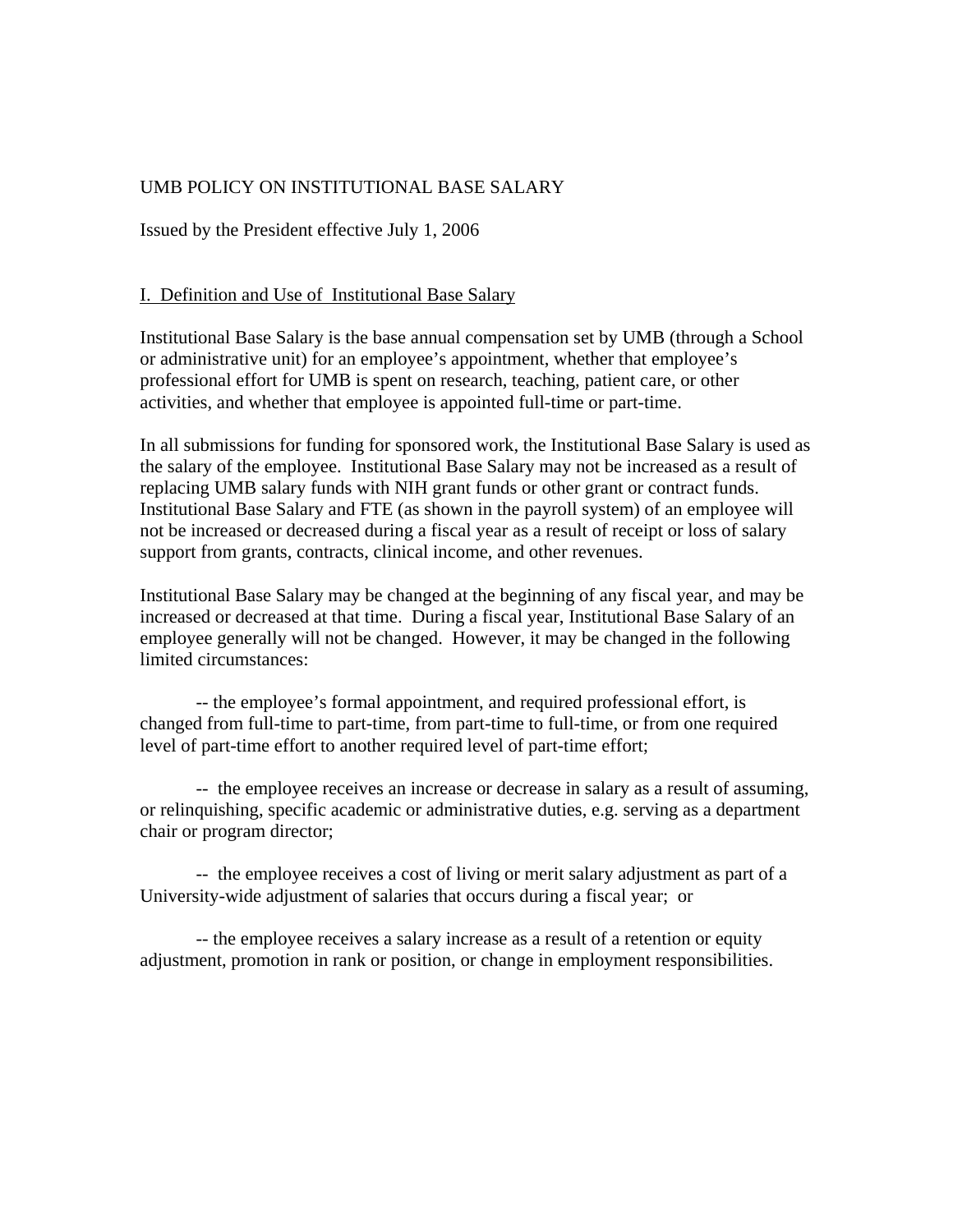# II. Relation of Institutional Base Salary to Payable Institutional Salary and Total Approved Salary

A Payable Institutional Salary, as well as an Institutional Base Salary, will be established for faculty and staff who will receive from UMB variable compensation as well as Institutional Base Salary during a fiscal year. Payable Institutional Salary includes all compensation payable through the biweekly UMB payroll. Payable Institutional Salary is not reflected on funding applications, and is subject to revision during a fiscal year consistent with the terms of the policies or approvals which authorize a change in salary component (e.g., faculty salary enhancement plans, faculty practice plans, approvals of bonuses for special duties).

Several of the UMB schools establish a Total Approved Salary for faculty pursuant to practice plans or salary enhancement plans. Total Approved Salary includes all compensation that a full-time or geographic full-time faculty member is allowed to earn for full-time professional effort, and may be payable from any of these sources: UMB, authorized faculty practice organizations, and affiliated organizations (e.g., the VAMC). Total Approved Salary will correspond to Institutional Base Salary only if the entire Total Approved Salary is guaranteed by the School to be paid for an entire fiscal year.

If under a School's policies Total Approved Salary includes estimates of compensation that is variable under the terms of a faculty practice plan or salary enhancement plan, such variable compensation is not included in Institutional Base Salary. It may be included in Payable Institutional Salary, or it may be paid by another organization if so provided by the relevant plan or policy and approved by the School.

For School of Medicine faculty who participate in the faculty practice (the Medical Service Plan), Institutional Base Salary is that part of the Total Approved Salary which is to be paid by UMB or by a practice plan organization, and is not variable during the fiscal year. For other faculty and for all staff, Institutional Base Salary is paid entirely through the UMB payroll system.

Salary paid directly by the VA for VA appointments (8ths), or paid directly by any other health care organization that is an affiliate of the School, is not included in Institutional Base Salary or Payable Institutional Salary.

### III. Salary Letters

Annual salary letters to employees will state the Institutional Base Salary, indicating the anticipated sources of payment. In addition, as applicable where required by a salary plan or a practice plan, salary letters will state the Payable Institutional Salary (as of July 1) and/or Total Approved Salary.

### IV. Compensation not Included in Institutional Base Salary